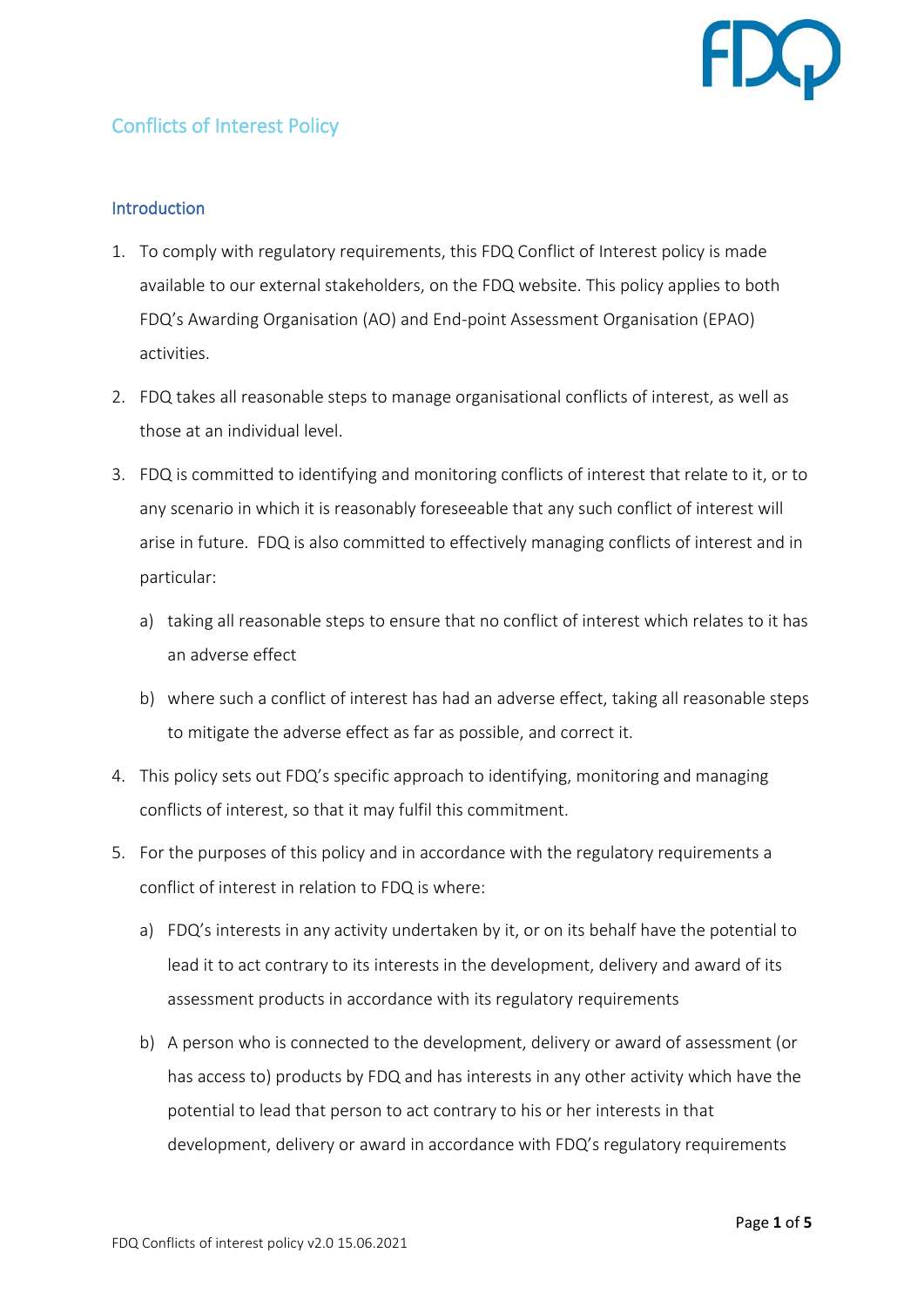

c) An informed and reasonable observer would conclude that either of these situations was the case.

## Identifying potential conflicts of interest

- 6. All FDQ groups have a responsibility to ensure that the potential for conflict of interest is managed effectively. Any current conflicts or scenarios in which it is reasonably foreseeable that any future conflict of interest could arise, must therefore be identified and then monitored effectively. Individual members of staff are also responsible for identifying potential conflicts of interest and for bringing these to the attention of the relevant individual or committee.
- 7. There are three specific conflicts of interest that have been identified within FDQ's current governance structure and systems:
	- a) The potential for conflict of interest between the wider commercial activities of the FTC Board and the awarding organisation and end-point assessment activities specifically undertaken by FDQ
	- b) The potential for conflict of interest arising from third parties (contractors/consultants) who are working on the development and/or delivery of FDQ assessment products
	- c) The potential for conflict of interest arising from assessment being undertaken by assessment colleague who have a personal interest in the result of the assessment.

## Managing potential conflicts of interest

8. Conflict of interest would arise between these three functions if the rigour or professional standard of the assessment products were ever to come under scrutiny in the context of undue pressure to increase profits, reduce costs, or to benefit any other commercial interest. There is also potential for conflict of interest between the wider commercial activities of the FTC Board and the awarding and End-point assessment activities specifically undertaken by FDQ.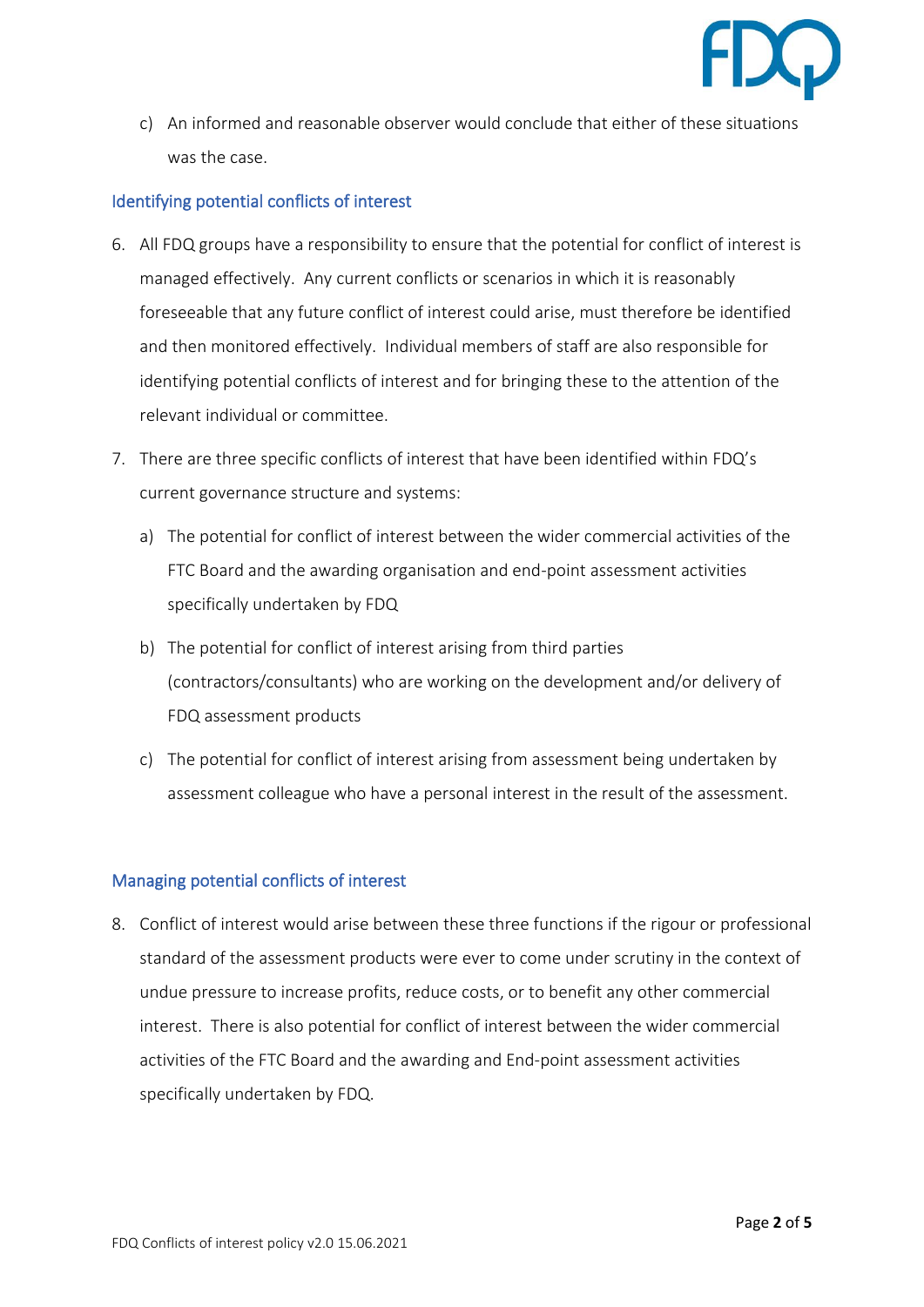

For this reason, the organisation has removed AO and EPAO governance from the remit of the FTC Board and created the FDQ governing body (named FDQ Governance Committee) to specifically oversee and manage awarding organisation and end-point assessment organisation functions.

- 9. The FDQ Governance Committee (GC) has an independent chairman and an entirely separate membership from the FTC Board, apart from the FDQ Chairman. The CE and other FDQ groups, including the FDQ Standards & Quality Groups (S&QG) and the FDQ appeals panel, report directly into the FDQ Governance Committee on all awarding organisation and end-point assessment organisation matters.
- 10. The FDQ Chairman is appointed as a non-voting member of the FDQ Governance Committee in view of his/her wider commercial interests in the organisation. The FDQ Chairman will provide verbal reports on governance issues to the FTC Board. More formal written reports relating explicitly to compliance issues will be made available to the FTC Board at least once annually.
- 11. The FDQ Governance Committee independent chair will annually submit a report on FDQ's level of compliance ahead of the Statement of Compliance being submitted.
- 12. Members of the FDQ Governance Committee are required to declare any potential conflicts of interest on an annual basis and at meetings if a specific issue arises. They must also comply fully with FDQ's conflicts of interest policy, as must members of all other FDQ groups and senior staff. Conflicts of interest will be declared using the relevant FDQ conflicts of interest declaration form.
- 13. FDQ will not collude with other EPAOs, providers, employers and any other organisation in the delivery of End-point assessment FDQ will not enter into agreements with organisations circumventing the requirement for the employer to select the EPAO and for separate and independent assessment.
- 14. The potential for conflict of interest arising from third parties (contractors/consultants) who are working on the development and/or delivery of FDQ assessment products is controlled by the use of relevant FDQ conflicts of interest form. Any external contractor or consultant could have a conflict of interest between the work they are doing for FDQ and their other contracts. Such contractors will be required to comply with the FDQ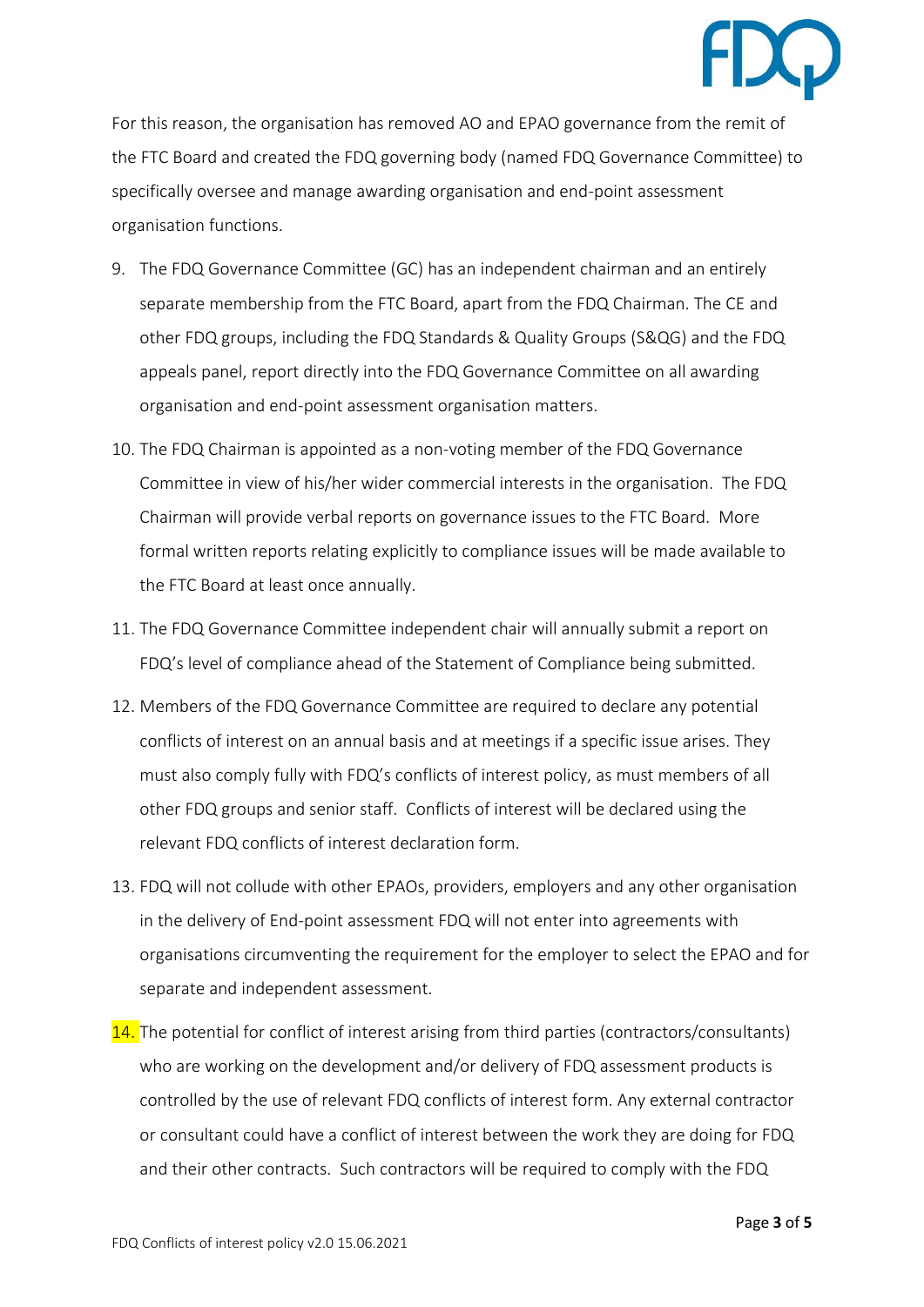

conflict of interest policy and ensure that any individuals working for FDQ have no conflicts in that arrangement. If such conflicts are unavoidable, measures must be taken to reduce the risk of the potential conflict causing an adverse effect. The conflict of interest and steps taken to manage it must be recorded on the FDQ conflict of interest record. FDQ staff and contractors are also responsible for informing FDQ, on an on-going basis, of new conflicts of interest.

- 15. There are some situations where a person with a personal interest in a learner/apprentice will be involved in assessment activities for example the employer may be the only suitable person to safely assess a learner/apprentice, or the End-point Assessment (EPA) Plan may specify that they must be involved in assessment. In any such cases, FDQ will comply with the requirements of the EPA plan and EFSA condition EPA1.1. Any assessment conducted by a person known to the learner/apprentice must also be subject to scrutiny by another person.
- 16. FDQ does not operate in partnership with other AOs or EPAOs. FDQ does not allow Independent Examiners from any other EPAO to undertake assessments on its behalf. If any situation arises where FDQ must enter reciprocal learner/apprentice assessment arrangements with another organisation, FDQ will take all steps to avoid an Adverse Effect.
- 17. Where a conflict of interest has had an Adverse Effect, FDQ will take all reasonable actions to mitigate and as far as possible correct it.
- 18. There is a potential for conflict of interest where examiners are marking, or Chief Examiners are moderating, scripts from learners/ apprentices whom they also teach. External Quality Assurance Consultants (EQACs) also have a potential for conflict of interest if they are quality assuring assessments of learners/apprentices whom they also teach or are allocated to centres with which they work in another capacity.
- 19. Examiners, Chief Examiners, Moderators, Internal Quality Assurers, Independent Examiners and EQACs are required to make an annual declaration of their involvement in teaching, training or other activities that consequently may have a conflict of interest, using the relevant FDQ conflict of interest declaration form. Completed declarations are used to ensure that, wherever possible, markers are not allocated scripts from learners/apprentices that they teach.